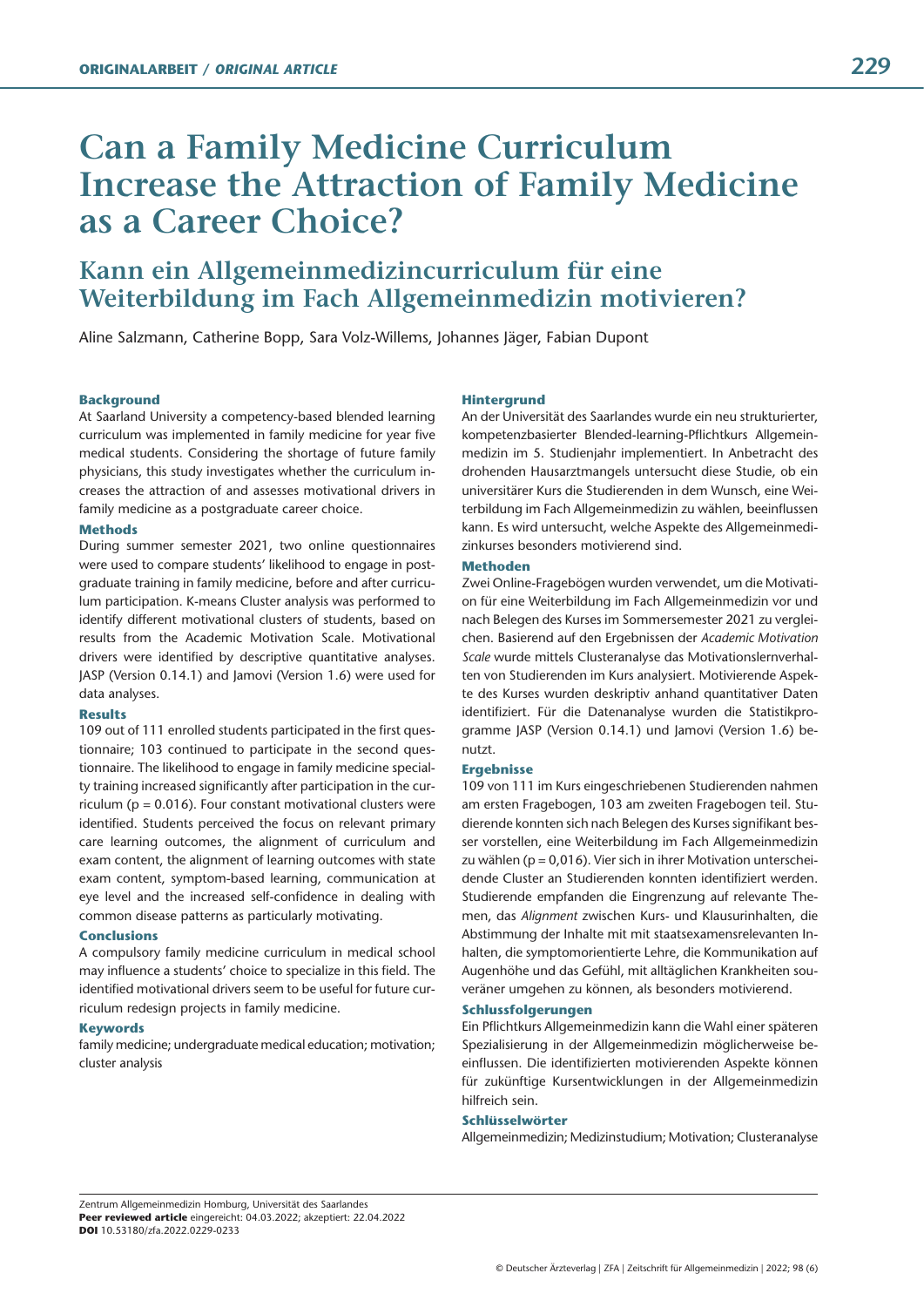#### **Introduction**

Currently, a generational change in family medicine (FM) is taking place in Germany. Many family doctors retire or will retire in the near future [1]. At the same time, experts predict a shortage of family medicine trainees to meet future demand for FM specialists in Germany [2]. One strategy to address this problem is to increase the amount of medical students specializing in FM as a postgraduate career choice [3]. The World Organization of Family Doctors (WONCA) states 'that medical schools can play a big role in influencing students' interest in FM, and they need to adjust their curricula accordingly' [4]. International FM education research found that early FM placements in medical school are associated with a greater likelihood of specializing in FM [3, 5]. Research in Germany has shown that interventions later on in medical school, like the compulsory internships and highquality training during clinical electives in FM may also motivate students to specialize in FM [6, 7].

To date, the effects on motivation of a compulsory FM curriculum during advanced medical school training have not yet been investigated in Germany.

At Saarland University (UdS) a competency-based blended learning FM curriculum was implemented for year five medical students in winter semester 2020/21. It replaced a primarily lecture-based curriculum. The FM learning activities take place weekly over one semester. Based on the National Competency-Based Learning Outcome Catalogue for Medicine (NKLM), the curriculums' overarching learning objective is to develop procedural skills to manage a patient in a FM practice. Online learning activities (podcasts, AMBOSS® articles, formative AMBOSS® assessments, symptom-based lectures) are combined with three in-class simulations in which students actively practice FM patient management. Each seminar focuses on typical FM associated symptoms: abdominal pain, febrile infection and back pain. A tablet-based multiple-choice exam concludes the curriculum. Exam questions derive from the German National Institute for state examinations in Medicine (IMPP) question pool and they are aligned with the curriculums' learning objectives.

Self-determination Theory serves as the constructivist theoretic foundation for the curriculum design. Based on Self-determination Theory, there are three types of motivation: autonomous motivation, controlled motivation and amotivation [8]. In an educational setting, amotivation describes the lack of motivation to learn [9, 10]. Controlled motivation refers to students learning out of obligation, grades or for external rewards, while autonomous motivation refers to students learning out of a genuine interest to learn or to experience improvement [8, 11, 12]. Autonomous motivation is associated with numerous positive behavioral outcomes like enhanced academic performance and life-long learning [12, 13]. Kusurkar et al. (2011) found that motivation also influences students' choice of specialty training [13].

To date, it is unknown what role motivation plays during a compulsory FM curriculum in undergraduate medical education in Germany.

First, this study aims to identify students' interest in a future FM career and whether the FM curriculum increases the attraction of FM as a career choice. Secondly, this study investigates students' motivation within the curriculum. It tries to find motivational clusters within the student population and intends to find out what aspects of the curriculum motivate students most to study for FM during medical school.

#### **Methods**

#### **Participants and setting**

The study was conducted at the Faculty of Medicine at UdS. Study participants were medical students who participated in the compulsory FM curriculum at UdS during summer semester 2021. Students who participated in winter semester 2020/21 were used to compare cluster building. The online questionnaires were connected to curriculum and exam registration. Participation was fully voluntary and registration and exam were still possible without study participation. Students had to consent to participation and anonymized data collection and storage electronically. Students' last returned online questionnaire version was counted. If items of a category within the Academic Motivation Scale (AMS) were not fully answered, participants were excluded from this category. Ethics approval was obtained by Saarland medical association ethics committee on 25.09.2020 (Bu 234/20).

# **Study design and data collection**

This explorative, quantitative study used two questionnaires (Q1, Q2). Af-

|                                                                                                                                                                | scale    | $m \pm SD$      |
|----------------------------------------------------------------------------------------------------------------------------------------------------------------|----------|-----------------|
| Q <sub>1</sub>                                                                                                                                                 |          |                 |
| 1. To what extent can you imagine specializing as a family<br>physician?                                                                                       | $0 - 10$ | $4.85 \pm 3.05$ |
| 2. I am aware of typical family physicians' daily chores.                                                                                                      | $1 - 7$  | $5.92 \pm 0.79$ |
| Q <sub>2</sub>                                                                                                                                                 |          |                 |
| 1. To what extent can you imagine specializing as a family<br>physician?                                                                                       | $0 - 10$ | $5.32 \pm 2.95$ |
| 2. I am aware of typical family physicians' daily chores.                                                                                                      | $1 - 7$  | $5.90 \pm 0.79$ |
| 3. After the curriculum, I have a better grasp of future<br>interdisciplinary collaborations with family physicians<br>(for example as an inpatient resident). | $1 - 7$  | $5.68 \pm 1.02$ |
| 4. My collegial appreciation for family physicians has<br>increased due to my experiences in the curriculum.                                                   | $1 - 7$  | $5.34 \pm 1.22$ |

Likert Scale 0–10: 0 = not at all likely – 10 = very likely: Likert Scale 1–7: 1 = does not correspond at all, 7 = corresponds exactly

**Table 1** Questions before (Q1) and after (Q2) students participated in the family medicine curriculum at Saarland University.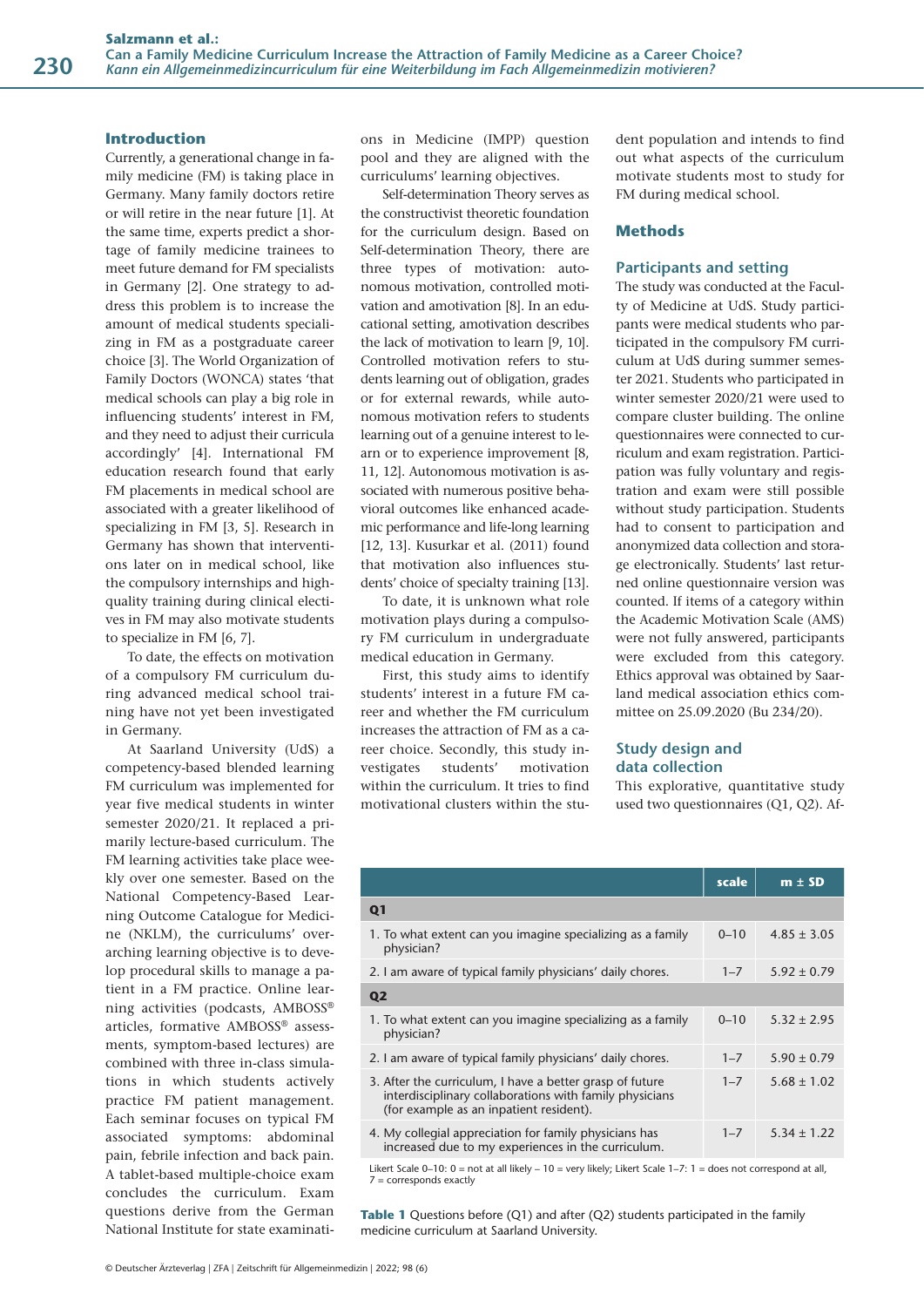ter Q1-Q2 alignment based on students' e-mail address, data was anonymized and stored on the university server for 10 years.

Q1 was conducted at the beginning of the semester. For this study, four closed-ended questions were considered. Students' gender, their intended specialty training and information about students' interest and experience in FM before they participated in the FM curriculum at UdS were asked (table 1).

Q2 consisted of 56 closed-ended questions and was conducted at the end of the semester. Q2 consisted of three blocks:

The first block contained a translated version of the AMS [9]. The AMS is a 28-item tool to measure motivation. The questions were adapted to the setting (FM curriculum at UdS).

The second block focused on the different educational components of the curriculum and to what extent they motivate students to study for FM. 22 self-designed items to quantify the impact of a variety of factors on motivation were introduced. Items were grouped into three categories: curriculum design, role of the teacher and personal enrichment, based on the qualitative findings from Bopp et al. [14] (table 2).

The third block focused on students' interest in FM specialization after they participated in the FM curriculum (table 1).

Questions featured a seven-point Likert scale  $(1 =$  does not correspond at all, 7 = corresponds exactly). Students' self-reported likelihood of a FM specialization before and after the curriculum was rated on a scale from 0 (not at all likely) to 10 (very likely).

# **Data analysis**

JASP (Version 0.14.1) and Jamovi (Version 1.6) were used for data analyses. Shapiro-Wilk test was used to test for normality of continuous variables. Before and after curriculum participation comparisons were performed using Wilcoxon-Rank test. AMS results were analyzed by category: 1) autonomous motivation 2) controlled motivation and 3) amotivation, as done by Salzmann et al. (2022) [15]. Cronbach's α was used to analyze internal consistensy of AMS results. Based on AMS results, K-means cluster analysis were

| I was motivated to study for family medicine by                                             | $m \pm SD$       |
|---------------------------------------------------------------------------------------------|------------------|
| 1. Curriculum design                                                                        |                  |
| 1) Homepage set up                                                                          | $5.38 \pm 1.37$  |
| 2) Interactive learning activities                                                          | $5.67 \pm 1.32$  |
| 3) Instructional videos                                                                     | $5.26 \pm 1.30$  |
| 4) Expert commentaries on AMBOSS® chapters                                                  | $5.33 \pm 1.27$  |
| 5) Formative multiple-choice AMBOSS® assessments                                            | $5.59 \pm 1.40$  |
| 6) Podcasts as learning activity                                                            | $5.46 \pm 1.70$  |
| 7) Symptom-based kick-off lectures                                                          | $5.50 \pm 1.42$  |
| 8) Content alignment with AMBOSS®                                                           | $5.83 \pm 1.30$  |
| 9) Additional voluntary workshops                                                           | $5.45 \pm 1.69$  |
| 10) Primary care patient simulations                                                        | $5.77 \pm 1.38$  |
| 11) Standardized module structure                                                           | $5.63 \pm 1.33$  |
| 12) Symptom-based learning                                                                  | $6.26 \pm 0.96*$ |
| 13) Reduction to relevant primary care learning outcomes                                    | $6.17 \pm 1.07*$ |
| 14) Sensation of assessment due to simulation-based learning                                | $5.76 \pm 1.45$  |
| 15) Clear communication of exam content                                                     | $6.30 \pm 1.11*$ |
| 16) Alignment of learning outcomes with IMPP relevant content                               | $6.31 \pm 1.20*$ |
| 2. Role of the teacher                                                                      |                  |
| 1) Contact with staff                                                                       | $5.67 \pm 1.21$  |
| 2) Use of personal experiences/anecdotes                                                    | $5.91 \pm 1.10$  |
| 3) Communication at eye level                                                               | $6.15 \pm 1.11*$ |
| 4) Role model character concerning professional and personal development                    | $5.45 \pm 1.42$  |
| <b>3. Personal enrichment</b>                                                               |                  |
| 1) Increased self-confidence in dealing with common disease patterns                        | $6.02 \pm 1.12*$ |
| 2) Increased knowledge of Family Medicine practices (for example<br>prescription, referral) | $5.83 \pm 1.17$  |

Likert Scale 1-7, 1 = does not correspond at all, 7 = corresponds exactly. \*Marked are mean scores above 6.

**Table 2** Motivational drivers of the curriculum to study for family medicine

performed and compared to another semester group (winter semester 2020/21). Mann-Whitney U-Test was used to correlate gender and autonomous motivation. Kruskal-Wallis test with subsequent DSCF pairwise comparisons was used to correlate intended specialty training and autonomous motivation. Other than that, results were analyzed descriptively including mean and standard deviation (m ± SD).

# **Results**

# **Study cohort**

Out of  $N = 111$  students enrolled to read FM,  $N = 109$  students participated in Q1 (98 % response rate) and N = 103 students participated in Q2 (93 % response rate). Cronbach's α was 0.951 for autonomous motivation, 0.843 for controlled motivation and 0.893 for amotivation. The mean age of the participants was 24.2 years ± 2.35 years. 58 % of the participants were female and 42 % were male.

# **Students' interest in post graduate specialization in FM**

8 % of the participants name FM as their first choice of specialization. 22 % are still unsure about future specialization, 5 % waver between FM and something else and 65 % opt for a specialization outside of FM. Students reach significantly higher scores when asked about the extent to which they can imagine specializing in FM after their participation in the curriculum  $(W = 845; p = 0.016)$ . No significant dif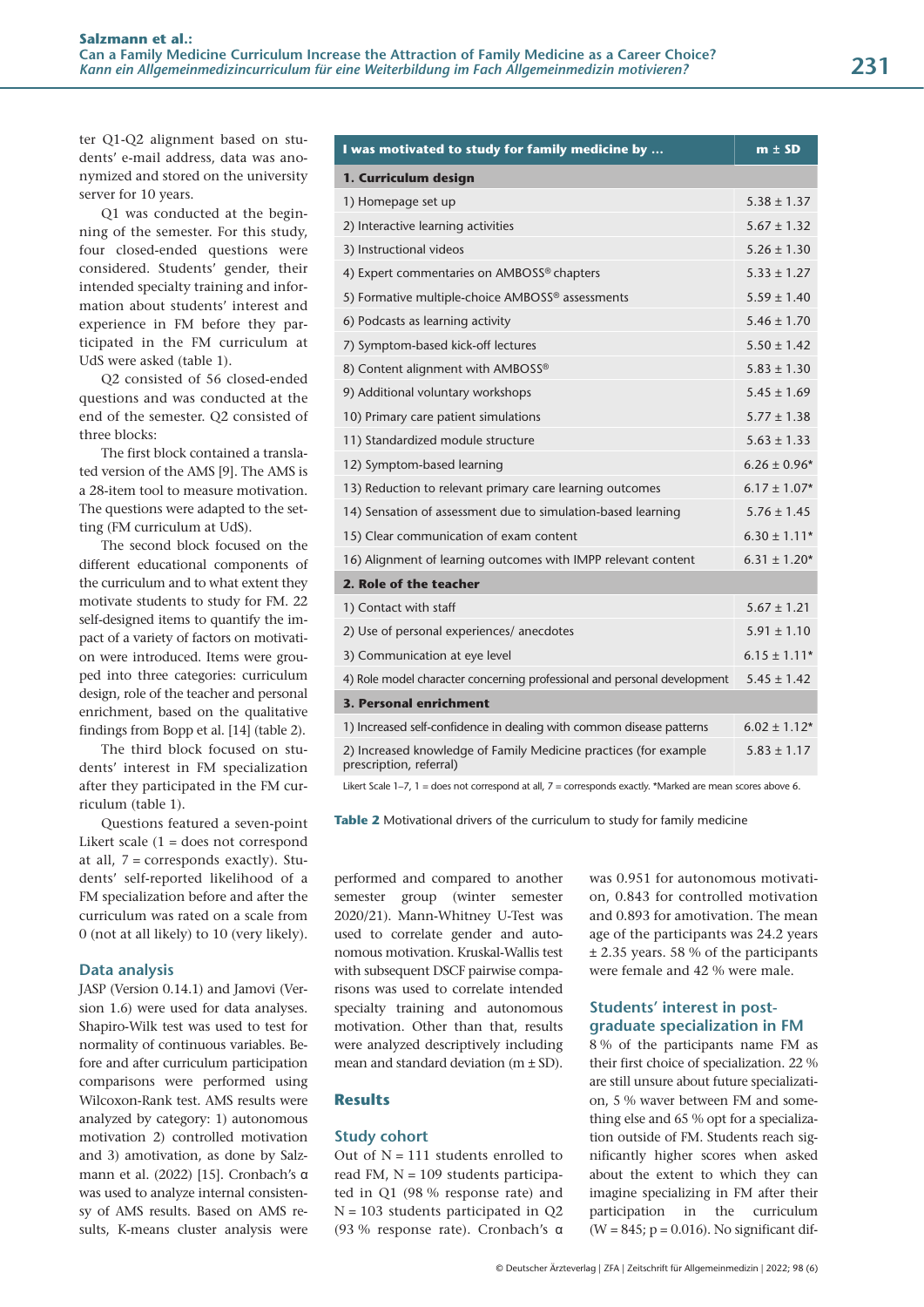ference can be found regarding students' awareness of typical family physicians' daily chores before and after curriculum participation (W = 410;  $p = 0.776$ . 86 % of the participants state that after curriculum participation, they have a better or slightly better grasp of future interdisciplinary collaborations with family physicians (for example as an inpatient resident). 68 % of the students mention that their collegial appreciation for family physicians has increased or partly increased due to their experiences in the FM curriculum.

# **Students' motivation to study within the family medicine curriculum**

Students' motivational set up can be clustered into four groups. These clusters are comparable between winter semester 2020/21 and summer semester 2021. Based on the results from summer semester 2021 (figure 1), most students are either in cluster 1 (34.0 %) or cluster 4 (34.0 %). Cluster 1 students cannot clearly be attributed to only one type of motivation. They appear to show a small tendency to being autonomously motivated, since controlled motivation and amotivation is low. Cluster 4 students are autonomously as well as controlled motivated. Cluster 2 students (20 %) are primarily amotivated but show some controlled motivation. Cluster 3 students (12 %) are different to cluster 2 students. They are primarily amotivated, without tendencies of controlled or autonomous motivation.

Within the curriculum, three main sociodemographic characteristics of students were identified:

- 1. Female participants reach significantly higher scores of autonomous motivation than male students (U = 886, p = 0.010).
- 2. Participants that want to specialize in FM reach significantly higher scores of autonomous motivation compared to students that are unsure about their future intended specialty training or students that opt for a specialization outside of FM  $(W = 4.569)$ ;  $p = 0.007$ ,  $W = 4.513$ ;  $p = 0.008$ ).
- 3. Cluster 3 is the only cluster of students that do not increase but decrease their likelihood to consider FM as specialization choice after participating in the curriculum (before:  $3.45 \pm 3.39$  vs. after:  $2.82 \pm 3.25$ ).



**Figure 1** Clusters of students according to their motivational set up within the family medicine curriculum in summer semester 2021. A value above 0 refers to the expression of that type of motivation. A value below 0 refers to the absence of that type of motivation. The expressivity of the trait is marked by the height of the bars.

# **Motivational drivers during the semester**

Table 2 shows to what extent aspects of the FM curriculum motivate students to study for FM. Very important drivers reach a score above six out of seven. These are: symptombased learning, reduction to relevant primary care learning outcomes, clear communication of exam content, alignment of learning outcomes with IMPP relevant content, communication at eye level and an increased self-confidence in dealing with common disease patterns. Cluster 3 students reach overall lower scores. They reach their highest scores in symptom-based learning  $(5.33 \pm 1.61)$ , alignment of learning outcomes with IMPP relevant content  $(5.25 \pm 1.82)$  and reduction to relevant primary care learning outcomes  $(5.25 \pm 1.71)$ .



#### **Aline Salzmann …**

**… ist medizinische Doktorandin am Zentrum Allgemeinmedizin. Ihr Forschungsinteresse gilt der quantitativen Motivationsforschung in der Lehre.**  Foto: Alexander Köhler

#### **Discussion**

A compulsory FM curriculum in advanced medical school training may influence a students' choice to specialize in FM. According to cluster analysis, the likelihood to engage in FM specialty training increased in most students. Six important motivational drivers in the FM curriculum were identified.

# **Implications for future family medicine education**

International research has shown that especially early and longer interventions in medical school lead to higher rates of postgraduate FM specialization [3, 16]. Most students decide about their residency choice during the third and fourth year of medical school [16]. This study indicates that even shortly before clinical electives, 27 % of the participants are still not firm about their choice of specialty. Later interventions (internship, clinical elective, and now also: curriculum) might be effective in stabilizing students' wish to specialize in FM and convincing students that are still unsure about specialization [6, 7]. Additionally, the curriculum adresses the role of FM within the health care system in Germany. Participants show a better understanding of good interdisciplinary collaboration and increased collegial appreciation for family physicians after exposure to the UdS FM curriculum. To combine early and late curriculum effects, FM education needs to strive for a longitudinal curriculum from year one all the way to year five [16]. The Masterplan Medi-